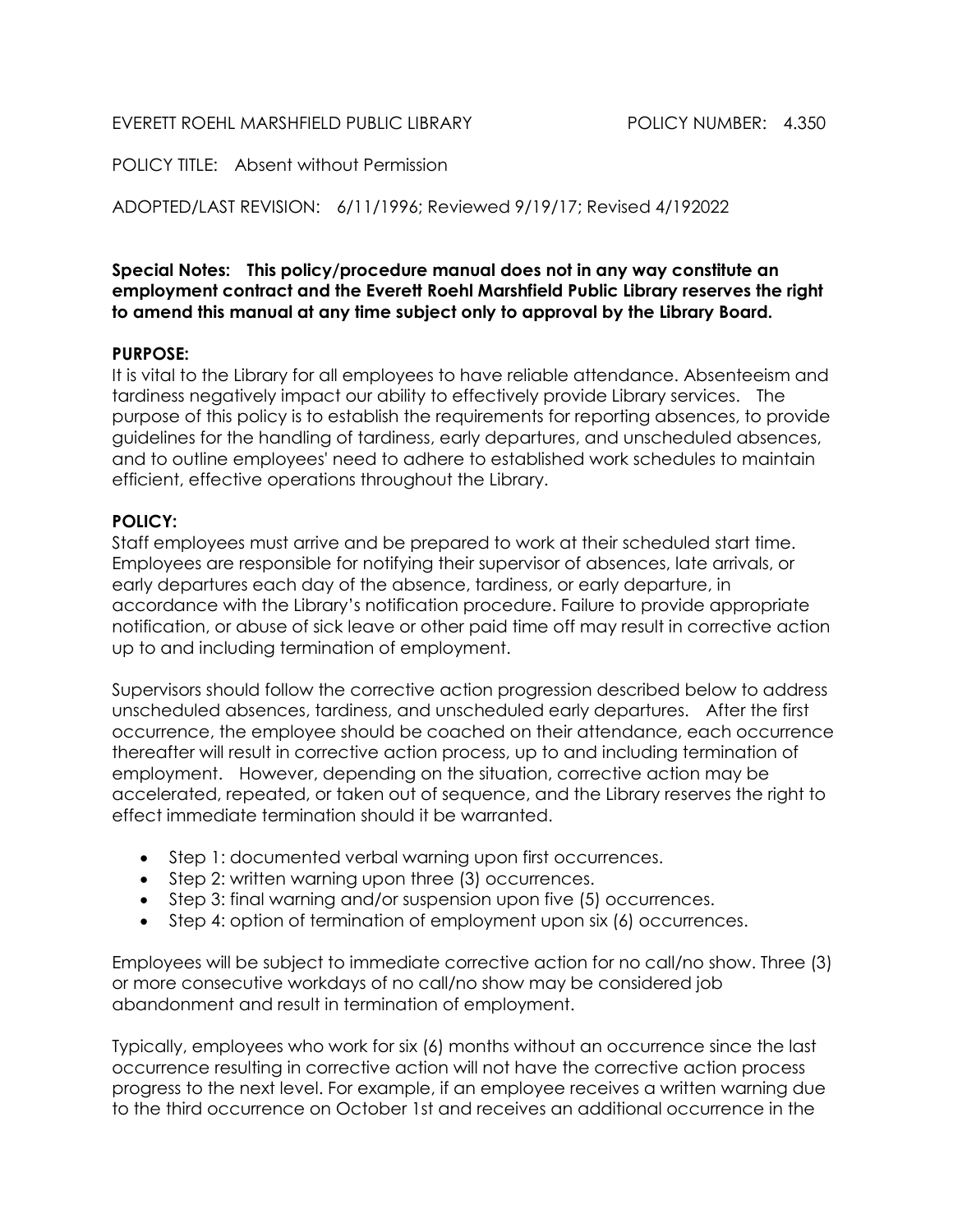following June, the employee may receive another written warning.

An employee may not extend the normal workday or work beyond his/her scheduled shift to make up for the absence without the prior written approval of the employee's supervisor.

An unscheduled absence typically is unpaid unless an employee's supervisor approves the use of accrued vacation, sick leave, personal holiday, or compensatory time in accordance with Library policy. Acceptable means of verifying the reason for the unscheduled absence may be required. An employee will not be compensated for unscheduled absences that extend beyond his/her accrual balances.

Requests for scheduled absences, including jury duty, emergency leave, vacation or personal holiday, military leave, a qualified medical leave, and/or other approved leave must be requested as far in advance as possible. It is the employee's responsibility to request leave or excused time off. Denied leave or other requested time off, failure to return to work after an approved leave, or failure to comply with these guidelines or other applicable Library policy may result in the treatment of time away from work as an unscheduled absence, tardiness, or unscheduled early departure under this policy.

Employees absent more than three consecutive days due to illness or who are suspected of abuse of sick leave may be required to submit a proof of illness certificate, issued by a health care provider, identifying when the employee was seen and treated. Failure to submit such proof upon request may result in corrective action.

Employees who have scheduled medical or dental appointments should schedule outside of normal business hours whenever possible. The employee must notify the immediate supervisor in advance of the appointment when possible. If available, medical and dental appointments should be scheduled at the beginning or the end of the shift to avoid disruption to department operations. Supervisors are responsible for managing schedules in relation to medical or dental appointments.

## INCLEMENT WEATHER ABSENCES

Due to the nature of the services that Library employees provide, we are rarely able to close our operations. The Library is open for business unless otherwise determined by the Library Director. With that in mind, employees are expected to make every reasonable effort to report for work during inclement weather days and to plan ahead to anticipate any difficulties that might be encountered. If weather conditions prevent an employee from getting to work or cause them to arrive late, employees must notify his or her supervisor prior to the start of their scheduled shift.

 Work time missed due to inclement weather is typically unpaid time unless otherwise determined by the Library Director. If unpaid, employees may request to use accrued benefits such as vacation, personal holiday or compensatory time. An employee's ability to flex their schedule to account for missed work time is determined at the discretion of the Director. In the event of severe weather or exigent circumstances, as determined by the Library, the